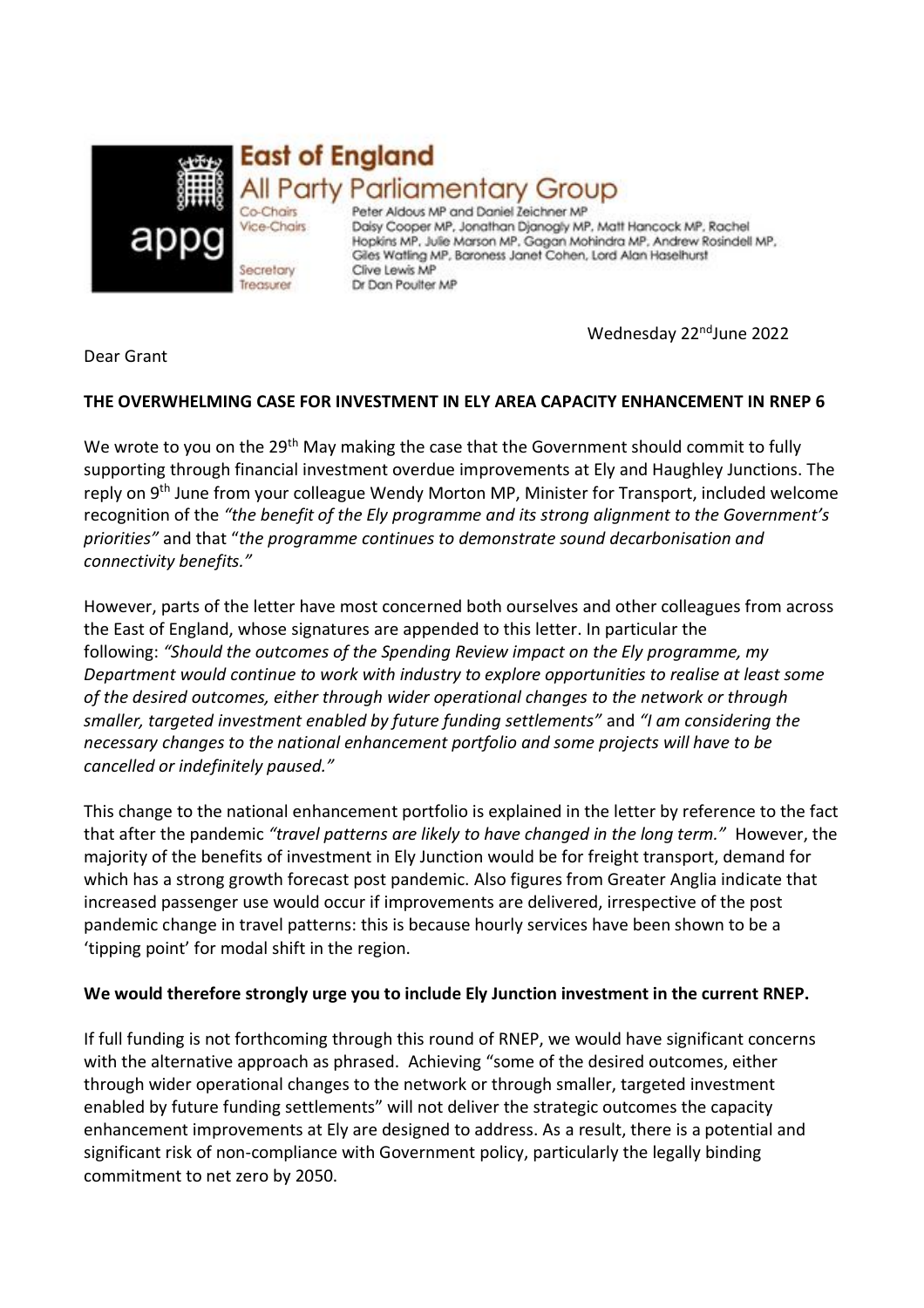### PAGE 2 OF 4

Just last week, the Department published the Future of Freight Plan which restated the Government's commitment to unlocking the economic and environmental benefits rail freight can deliver. The development of the National Freight Network was specifically referenced as this "would allow HMG and Industry to prioritise strategically important corridors, e.g. those with particular economic, levelling up or decarbonisation benefits".

The Felixstowe to Midlands and North route is one of those strategically important corridors, identified within UKNET in the Union Connectivity Review and considered the highest priority corridor for investment by the freight industry.

It is clear from the work undertaken by Network Rail so far on the Ely Area Capacity Enhancement, that the planned improvements at Ely will deliver substantial national economic, levelling up and decarbonisation benefits through the planned doubling of freight capacity, alongside increased passenger services on poor frequency routes. The benefits spread well beyond the East, supporting access and growth in the Midlands and North as well. It is also clear that scaling back the planned interventions will give a much poorer return on investment and require additional disruptive interventions to be made again in the near future.

The Transport Decarbonisation Plan commits to a net zero railway by 2050 with sustained carbon reductions in rail along the way. Freight trains reduce road congestion, connect markets over long distances and are much less carbon intensive than road freight – currently emitting around a quarter of CO2 emissions of HGVs per tonne mile travelled.

The commitment to a future rail freight growth target is included in the Williams-Shapps Plan for Rail, the Transport Decarbonisation Plan and the Future of Freight Plan. Great British Railways will also have a statutory duty to promote rail freight. The scheme is also identified in the strategies and investment priorities for both Sub-national Transport Bodies for the East, England's Economic Heartland and Transport East. It is also supported by Midlands Connect, in recognition of the wider benefits to the 'Golden Triangle'.

As a significant contributor to the UK economy this investment would be good for UK plc as well as for businesses and communities in the East of England. It would also help the Government deliver its ambitions to level up the country, achieve net zero, and drive global Britain forward whilst simultaneously increasing the East of England's already net contribution to the Treasury.

As stated in our previous letter *what is specifically needed now is a commitment to fund the next phase of development work for Ely Junction within Control Period 6.*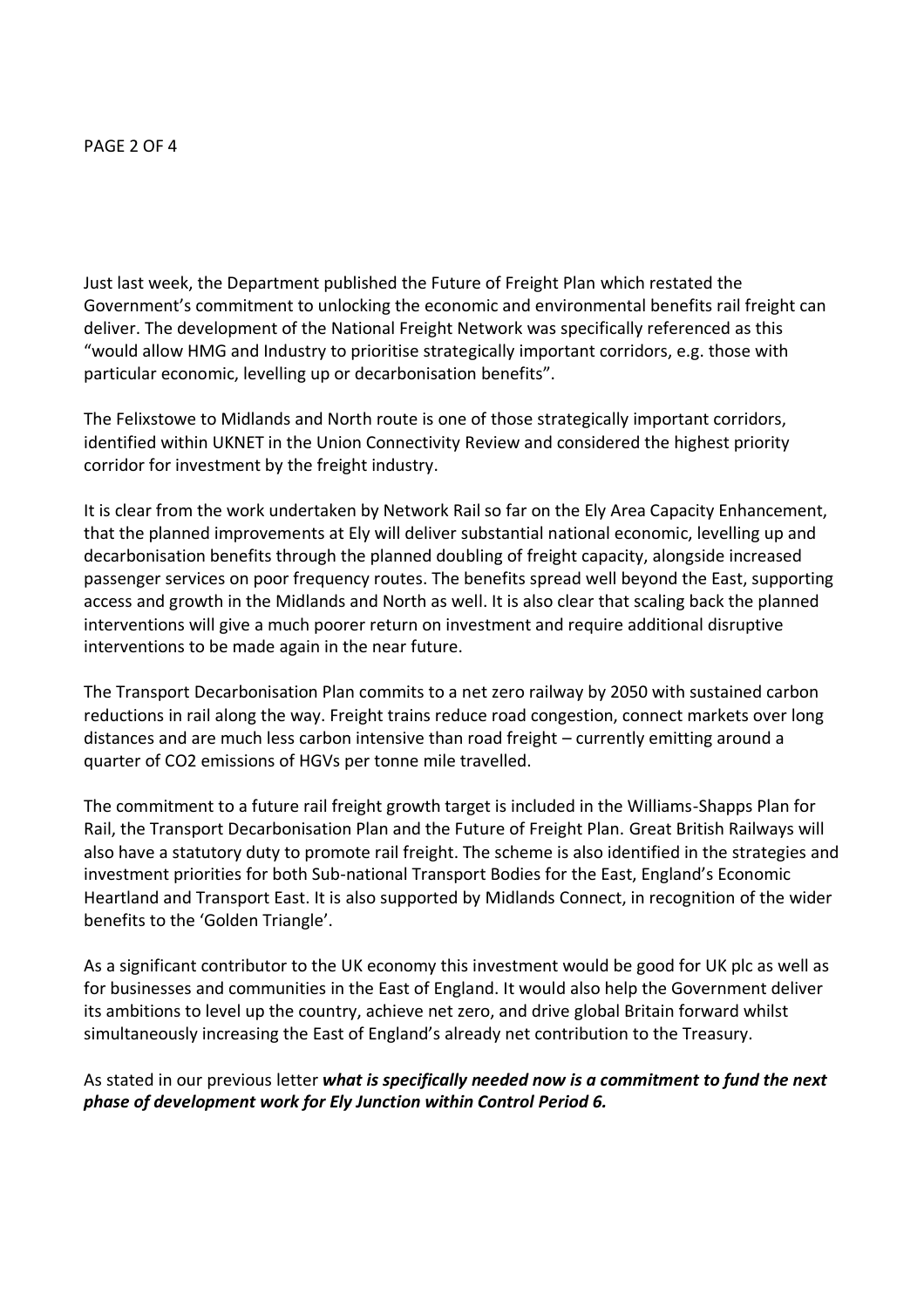PAGE 3 OF 4

If you or your officials have any questions, please do not hesitate to contact Steve Barwick of the East of England APPG Secretariat who has sent this email on our behalf.

Yours sincerely

Peter Addo

**Peter Aldous MP Daniel Zeichner MP Co-Chair Co-Chair East of England APPG East of England APPG** 

**Chair Vice Chair** 

**Cllr Linda Haysey Jonathan Djanogly MP EELGA** EAST OF EAST OF EAST OF ENGINEERING

**Dame Ann Limb Matt Hancock MP Chair Vice Chair** UK Innovation Corridor **East of England APPG** 

10 Wal

**Cllr Richard Wenham Cllr Kevin Bentley Chair Chair England's Economic Heartland Transport East**